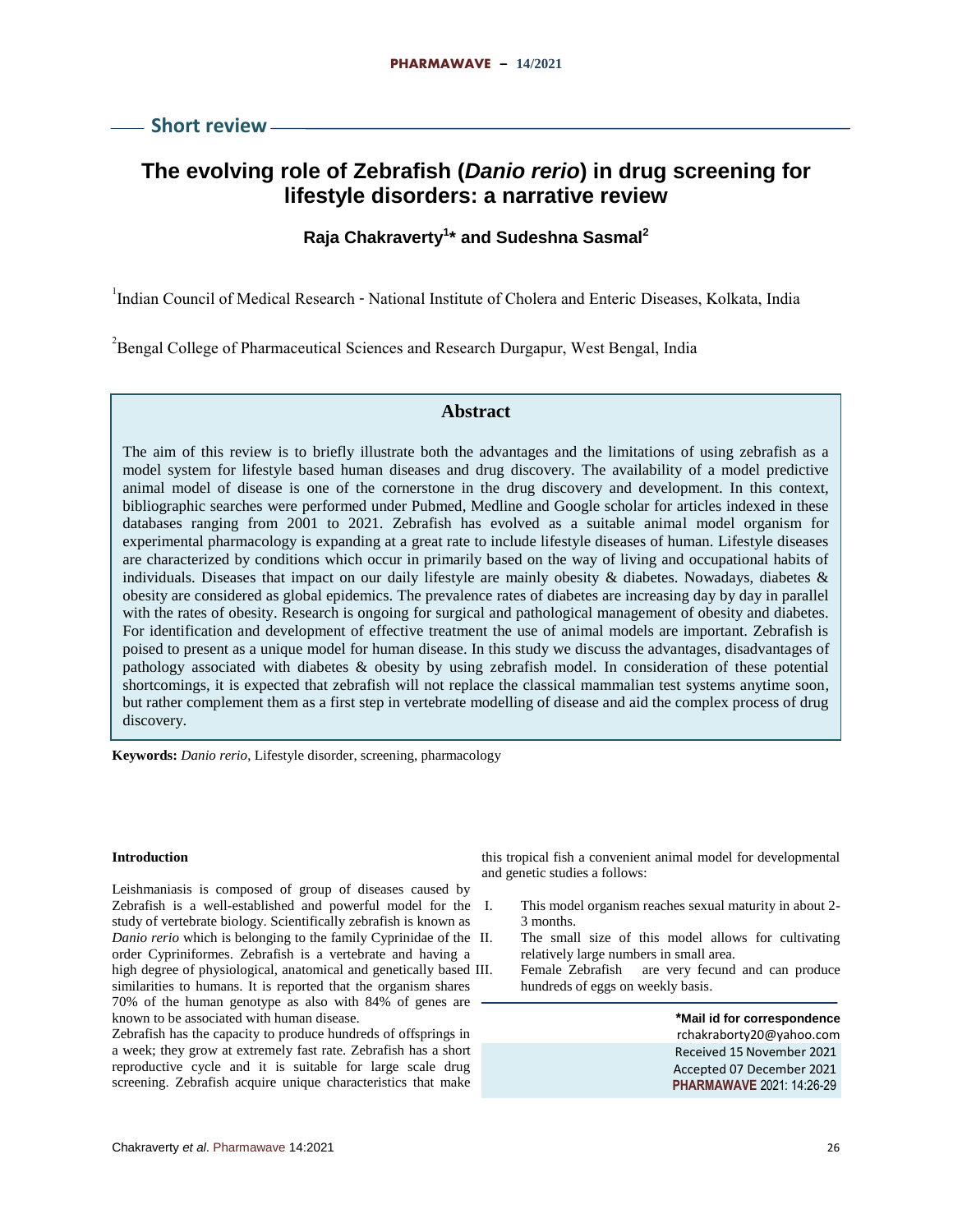

Fig 1: Representative of applications of Zebrafish (*Danio rerio*) models and its possible applications in studying human disease

- IV. Egg fertilization process occurs externally which allows **Zebrafish models for diet-induced obesity [2]:** for the production of haploid embryos.
- V. The growing embryos are transparent.
- VI. Water soluble drugs are rapidly administered to Zebrafish by adding them to water.
- VII. Zebrafish are susceptible to injection.[4]

# **Possible role in toxicology and Drug Discovery**

Toxicological studies into Zebrafish have only recently emerged for augmenting drug discovery. Drug effects on growth and development have been assessed by gross visual examination of the length and shape of the body segments of *Danio rerio*, the size and morphology of internal organs, including the brain, liver, cardiovascular system, cartilage, notochord, pancreas, intestine, and kidney. In addition, organ function assays have been and continue to be developed, which permit functional assessment of drug effects on the major internal organs in vivo. A large number of Phase I oxidation enzymes (e.g. the cytochrome P-450 family), Phase II conjugation can be studied on zebrafish.

# **What makes Zebrafish such a predictive animal model** [3]

Zebrafish matches all the criteria in the selection process of the animal model that directly related to the final goal. Zebrafish are attractive animal models as they have numerous advantages over other species. The most beneficial features of Zebrafish are the presence of a fully sequenced genome, easy manipulation of genome, high rate of productivity, external fertilization, rapid embryonic development, short generation time and transparent embryo. Zebrafish have all the main useful organs involved in the metabolic process which is beneficial to study various human metabolic disorders like diabetes mellitus, obesity, hepatic disease, dyslipidemia, nonalcoholic fatty liver diseases, etc.

The metabolic rate of Zebrafish is not regulated by environmental temperature as it is an ectothermic species. Zebrafish have numerous adipose tissue depots and doesn't have brown adipocyte tissue (BAT) depots. At the very first stage, chicken egg yolk solutions, heavy cream are used as a high-fat diet for Zebrafish larvae and juveniles. This diet rapidly increases adiposity in Zebrafish. Adult Zebrafish are also used for obesity models.

Adult fish are routinely fed with 60mg *Artemia* per day for 8 weeks. After overfeeding, they exhibited hypertriglyceridemia, increased the rate of BMI and hepatosteatosis compared to normal Zebrafish. Thoroughly Zebrafish is a very alluring model system to evaluate the effects of compounds and foods on obesity.

The diet-induced obesity approach helps us to understand the disease of systemic obesity and therefore mimicking the common process occurring in humans affected by this same condition has utility in clinical medicine and pharmacology.

#### **Zebrafish and a diabetes model** [2]**:**

Zebrafish is a proper model for studying metabolic dysfunction because they have appropriate organs that involve metabolism including increased adipose tissue, cardiovascular overload, steatosis, and energy homeostasis. The preservation of the structure of the pancreas and glucose homeostasis system make Zebrafish convenient to identify novel targets in pancreas related diseases like type I & type II diabetes mellitus. Basic cellular architecture & morphogenesis of Zebrafish pancreas is identical with mammalian pancreas which has both exocrine & endocrine compartments. Zebrafish pancreas function has been well-established by some methods which include fasting & postprandial glucose measurements and intra-peritoneal glucose tolerance tests and techniques for islet cell culture and pancreas dissection.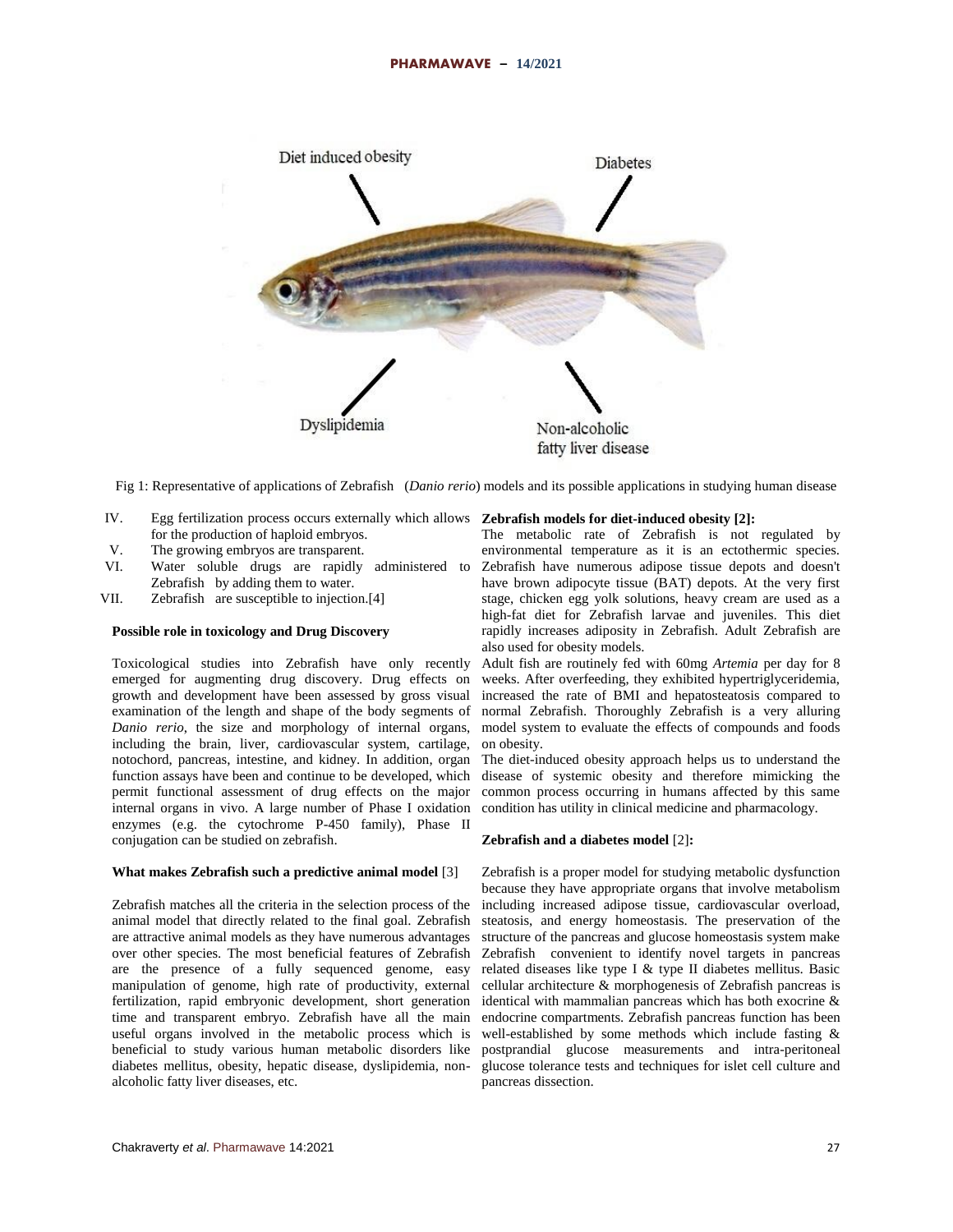| <b>Type of model</b>               | <b>Induction strategy</b>       | Age at induction           | <b>Characteristics</b>                                                                                                   |  |
|------------------------------------|---------------------------------|----------------------------|--------------------------------------------------------------------------------------------------------------------------|--|
|                                    | i) Heavy whipping cream         | Larvae                     | Lipid accumulation inter segmental<br>vessels; increased whole larval<br>triacylglycerol(TAG) &<br>apoliprotein B levels |  |
| High-fat diet                      | ii) chicken egg-yolk            | Larvae, juvenile and adult | Hyperlipidemia, increased adipose<br>tissue area $&TAG$                                                                  |  |
|                                    | iii) corn oil & lard            | Adult                      | Increased body fat                                                                                                       |  |
| Over-nutrition                     | Artemia                         | Adult                      | increased rate of BMI and<br>hepatosteatosis,<br>hypertriglyceridemia                                                    |  |
| Over-nutrition & High-<br>fat diet | i) Tetramin & vegetable oil     | Juvenile and adult         | Increased weight gain &<br>cardiovascular overload                                                                       |  |
|                                    | ii) artemia& egg yolk<br>powder | Adult                      | Increased body weight, adipose<br>tissue mass, adipocyte<br>hypertrophy, Hyperglycemia,<br>hepatosteatosis               |  |

|  |  | Table 1 summarises current information of the models of Obesity using Zebrafish |  |  |  |  |
|--|--|---------------------------------------------------------------------------------|--|--|--|--|
|--|--|---------------------------------------------------------------------------------|--|--|--|--|

# **Zebrafish model for dyslipidemia** [3]**:**

Abnormal level of lipids (cholesterol, triglycerides and fat phospholipids)in blood results dyslipidemia which can lead to the development of atherosclerosis. Human atherosclerosis symptoms are very similar to the histopathological changes showed by overfed Zebrafish with a high level of cholesterol.

# **Zebrafish model for non-alcoholic fatty liver disease** [3]

It is mainly build-up of extra fat in liver cells which do not related to overconsumption of alcohol and can lead to fibrosis, cirrhosis, steatosis, hepatocellular carcinoma, and steatohepatitis. In association with insulin resistance, this disease can develop. These mechanisms are quite similar to humans. The human liver resembles the Zebrafish liver in function, genetics and cellular structure. This assertion led to study broad embryological and genetics which associated with the human liver disorder as well as potential therapies of liver disease. It was showed in an experiment, that when a Zebrafish was immersed in a 6% fructose solution; as a result, there is a formation of hepatic steatosis as similar to the symptoms shown in humans fed with a high-carbohydrate diet.

# **Limitations of this model**

a model for reproduction & respiration in humans. On the other hand, the screening of some water-soluble drugs in Zebrafish is another limitation as they live in an aquatic habitat. Consequently, Zebrafish lack some of the important mammalian organs such as lung, skin, and mammary gland which limit its possible use in mimicking certain groups of human disorders. More generally, the closer the organism is on the evolutionary tree to the humans, the better the predictive value of the animal model. Yet, even nonhuman primates are not entirely predictive for human outcomes in drug development. Thus, the utility of the Zebrafish system needs to be carefully validated in the context of drug discovery programs. In consideration of these potential shortcomings, it is expected that Zebrafish will not replace the classical mammalian test systems anytime soon, but rather complement them as a first step in vertebrate modelling of disease and aid the complex process of drug discovery.

There is dissimilarity of organs like the reproductive system  $\&$ respiratory system. Thus there is limitation to use Zebrafish as

# **Conclusion**

From the aforesaid summary we conclude that the use of adult or larval forms of Zebrafish serves as relevant model of considerable potential in fields of developmental biology and medicine. Zebrafish have several convenient features with respect to physiological, developmental and genetic studies